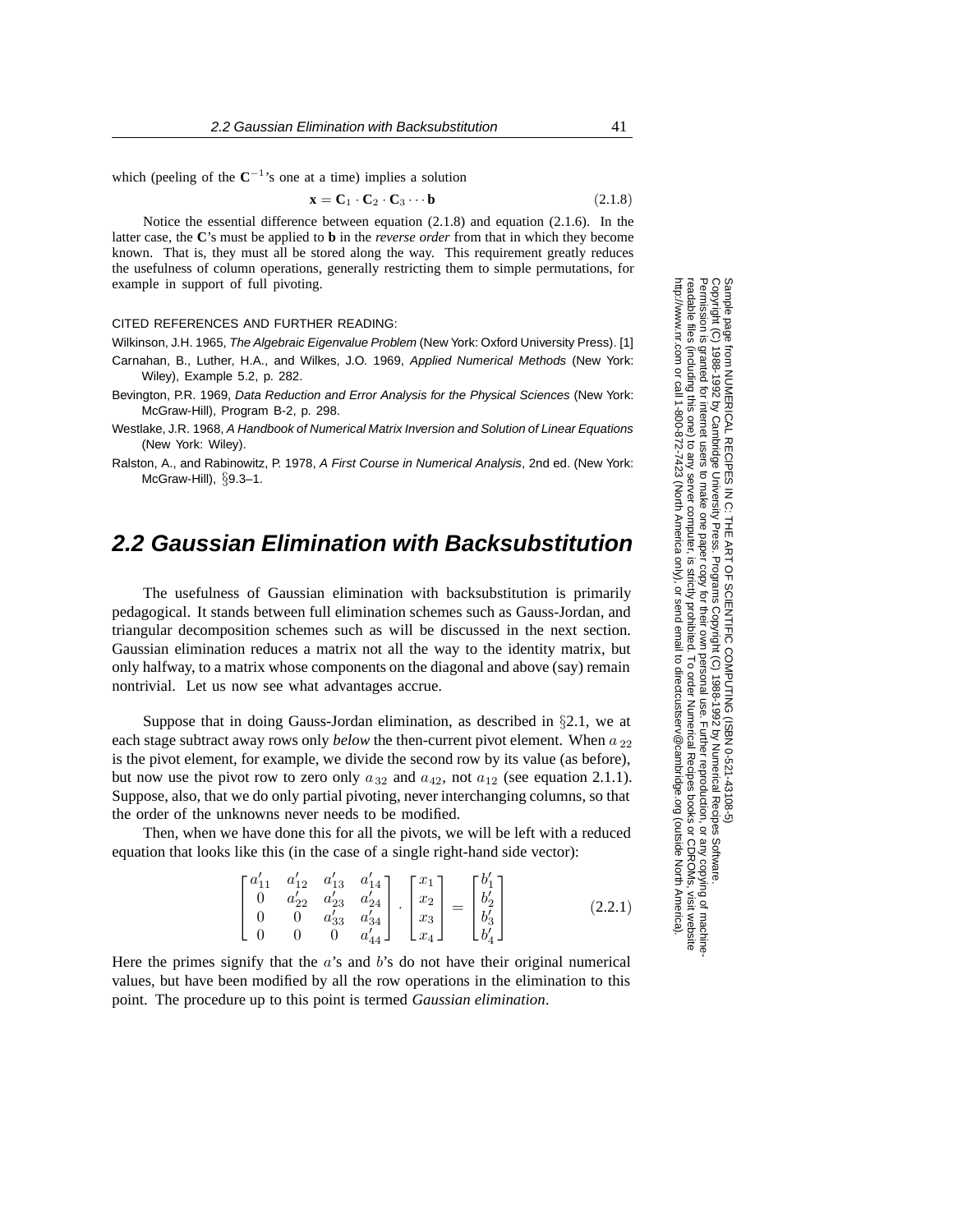## **Backsubstitution**

But how do we solve for the x's? The last  $x(x_4)$  in this example) is already isolated, namely

$$
x_4 = b_4'/a_{44}' \tag{2.2.2}
$$

With the last x known we can move to the penultimate x,

$$
x_3 = \frac{1}{a'_{33}} [b'_3 - x_4 a'_{34}]
$$
 (2.2.3)

and then proceed with the  $x$  before that one. The typical step is

$$
x_i = \frac{1}{a'_{ii}} \left[ b'_i - \sum_{j=i+1}^N a'_{ij} x_j \right]
$$
 (2.2.4)

The procedure defined by equation (2.2.4) is called *backsubstitution*. The combination of Gaussian elimination and backsubstitution yields a solution to the set of equations.

The advantage of Gaussian elimination and backsubstitution over Gauss-Jordan elimination is simply that the former is faster in raw operations count: The innermost loops of Gauss-Jordan elimination, each containing one subtraction and one multiplication, are executed  $N^3$  and  $N^2M$  times (where there are N equations and M unknowns). The corresponding loops in Gaussian elimination are executed only  $\frac{1}{3}N^3$  times (only half the matrix is reduced, and the increasing numbers of predictable zeros reduce the count to one-third), and  $\frac{1}{2}N^2M$  times, respectively. Each backsubstitution of a right-hand side is  $\frac{1}{2}N^2$  executions of a similar loop (one multiplication plus one subtraction). For  $M \ll N$  (only a few right-hand sides) Gaussian elimination thus has about a factor three advantage over Gauss-Jordan. (We could reduce this advantage to a factor 1.5 by *not* computing the inverse matrix as part of the Gauss-Jordan scheme.)

For computing the inverse matrix (which we can view as the case of  $M = N$ right-hand sides, namely the  $N$  unit vectors which are the columns of the identity matrix), Gaussian elimination and backsubstitution at first glance require  $\frac{1}{3}N^3$  (matrix reduction)  $+\frac{1}{2}N^3$  (right-hand side manipulations)  $+\frac{1}{2}N^3$  (N backsubstitutions)  $=\frac{4}{3}N^3$  loop executions, which is more than the  $N^3$  for Gauss-Jordan. However, the unit vectors are quite special in containing all zeros except for one element. If this is taken into account, the right-side manipulations can be reduced to only  $\frac{1}{6}N^3$  loop executions, and, for matrix inversion, the two methods have identical efficiencies.

Both Gaussian elimination and Gauss-Jordan elimination share the disadvantage that all right-hand sides must be known in advance. The LU decomposition method in the next section does not share that deficiency, and also has an equally small operations count, both for solution with any number of right-hand sides, and for matrix inversion. For this reason we will not implement the method of Gaussian elimination as a routine.

CITED REFERENCES AND FURTHER READING:

Ralston, A., and Rabinowitz, P. 1978, A First Course in Numerical Analysis, 2nd ed. (New York: McGraw-Hill), §9.3–1.

Permission is granted for internet users to make one paper copy for their own personal use. Further reproduction, or any copyin Copyright (C) 1988-1992 by Cambridge University Press.Programs Copyright (C) 1988-1992 by Numerical Recipes Software. Sample page from NUMERICAL RECIPES IN C: THE ART OF SCIENTIFIC COMPUTING (ISBN 0-521-43108-5) g of machinereadable files (including this one) to any servercomputer, is strictly prohibited. To order Numerical Recipes booksor CDROMs, visit website

or send email to directcustserv@cambridge.org (outside North America).

http://www.nr.com or call 1-800-872-7423 (North America only),